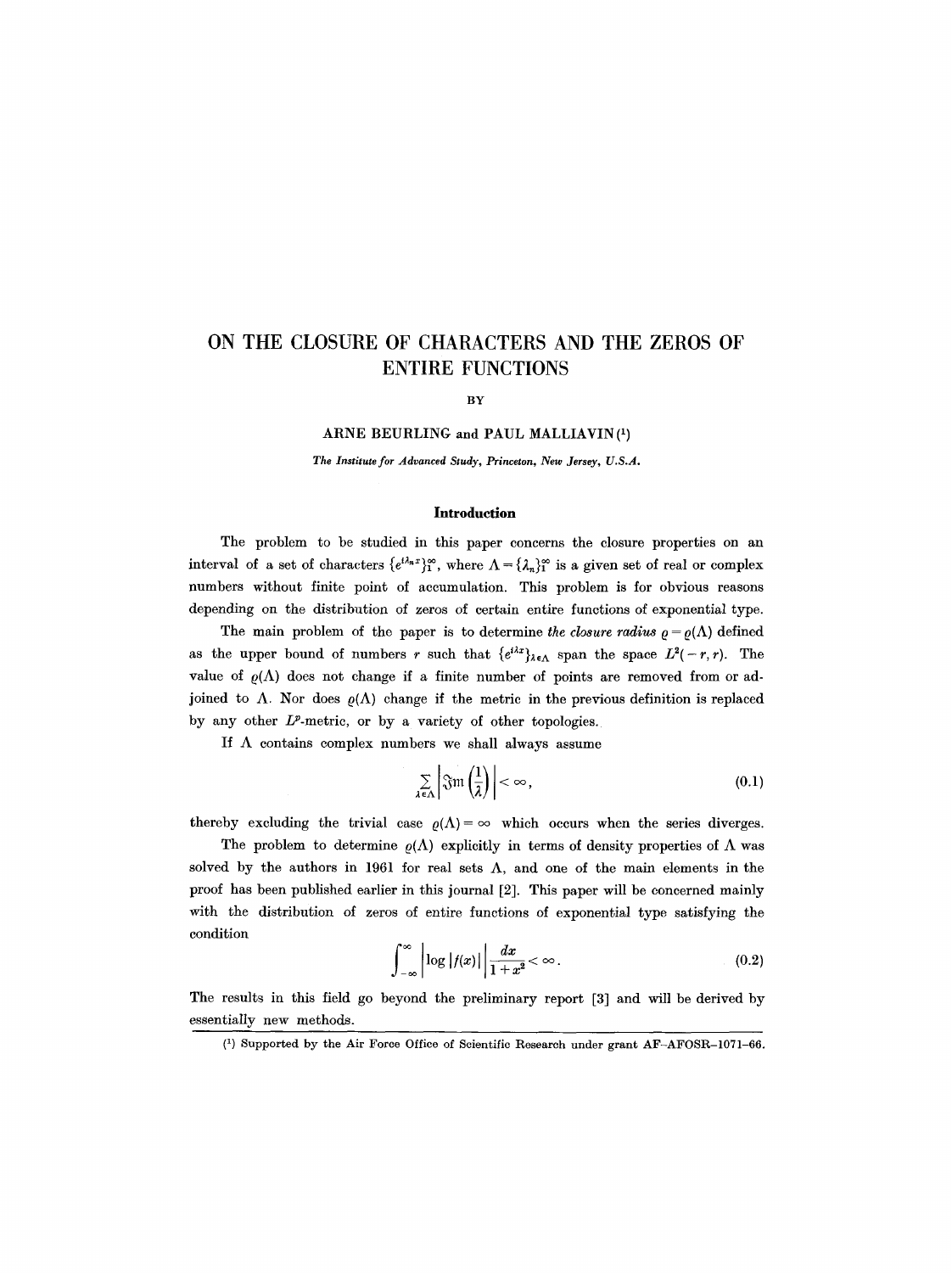### 80 **A. BEURLING AND P. MALLIAVIN**

In order to explain the results we introduce the following notions concerning families  $\Omega$  of intervals of the real axis. Without distinguishing between closed, open or semi-closed intervals we represent an interval  $\omega$  by a point

$$
T\omega = x(\omega) + iy(\omega)
$$

in the upper half-plane, defining

 $x(\omega)$ =center of  $\omega$ ;  $y(\omega) = |\omega|$ =length of  $\omega$ .

If the pointset  $T\Omega$  is measurable we assign to  $\Omega$  the measure

$$
m(\Omega) = \int_{T\Omega} \frac{dx\,dy}{1+x^2+y^2}.
$$
\n(0.3)

If  $\omega$  is an interval,  $\bar{\omega}$  shall denote the collection of all its subinterval and we define  $\overline{\Omega} = \bigcup \varpi$  for  $\omega \in \Omega$ . We observe that  $T\overline{\omega}$  consists of an isoscele with  $\omega$  as base and of height  $|\omega|$ . As a union of such triangles a set  $T(\overline{\Omega})$  is always measurable.

DEFINITIONS. I. A set  $\Omega$  of intervals is negligible if  $m(\overline{\Omega}) < \infty$ .

II. *A positive measure d<sub>u</sub>* on the real axis is regular and of density  $A(d\mu) = a$  if *the /amily o/ intervals* 

$$
\Omega_{\epsilon} = \left\{ \omega \, ; \, \left| \frac{1}{|\omega|} \int_{\omega} d\mu - a \right| \geqslant \epsilon \right\} \tag{0.4}
$$

*is negligible for each*  $\varepsilon > 0$ *.* 

III. The interior density  $A_i(d\mu)$  of  $d\mu$  is defined as the upper bound of  $A(d\nu)$  for *regular*  $dv \leq d\mu$ *. The exterior density*  $A_e(d\mu)$  *is the lower bound of*  $A(d\nu)$  *for regular*  $dv \geq d\mu$ . If no such majorant dv exists,  $A_e(d\mu) = \infty$ .

An immediate consequence of these definitions is that  $d\mu$  is regular if and only if its interior and exterior densities coincide and are finite.

To a sequence  $\Lambda$  of complex numbers without finite point of accumulation we assign the measure  $dN = dN_A$  which vanishes off  $\Lambda$  and assumes at  $\lambda \in \Lambda$  the value equal to the multiplicity of  $\lambda$  as element of the sequence.

By means of the notion of regular measures  $d\mu$ , we can define a notation of regularity of sets  $\Lambda$ .

 $\Delta$ FINITION IV. *A real set*  $\Lambda$  *without finite point of accumulation will be called regular if the measure*  $dN_A$  *is regular.* 

This concept can be extended to complex sets  $\Lambda$  satisfying (0.1). We consider the mapping taking  $\lambda = a + ib$  into the point  $\lambda^* = |\lambda|^2/a$ . The two open half planes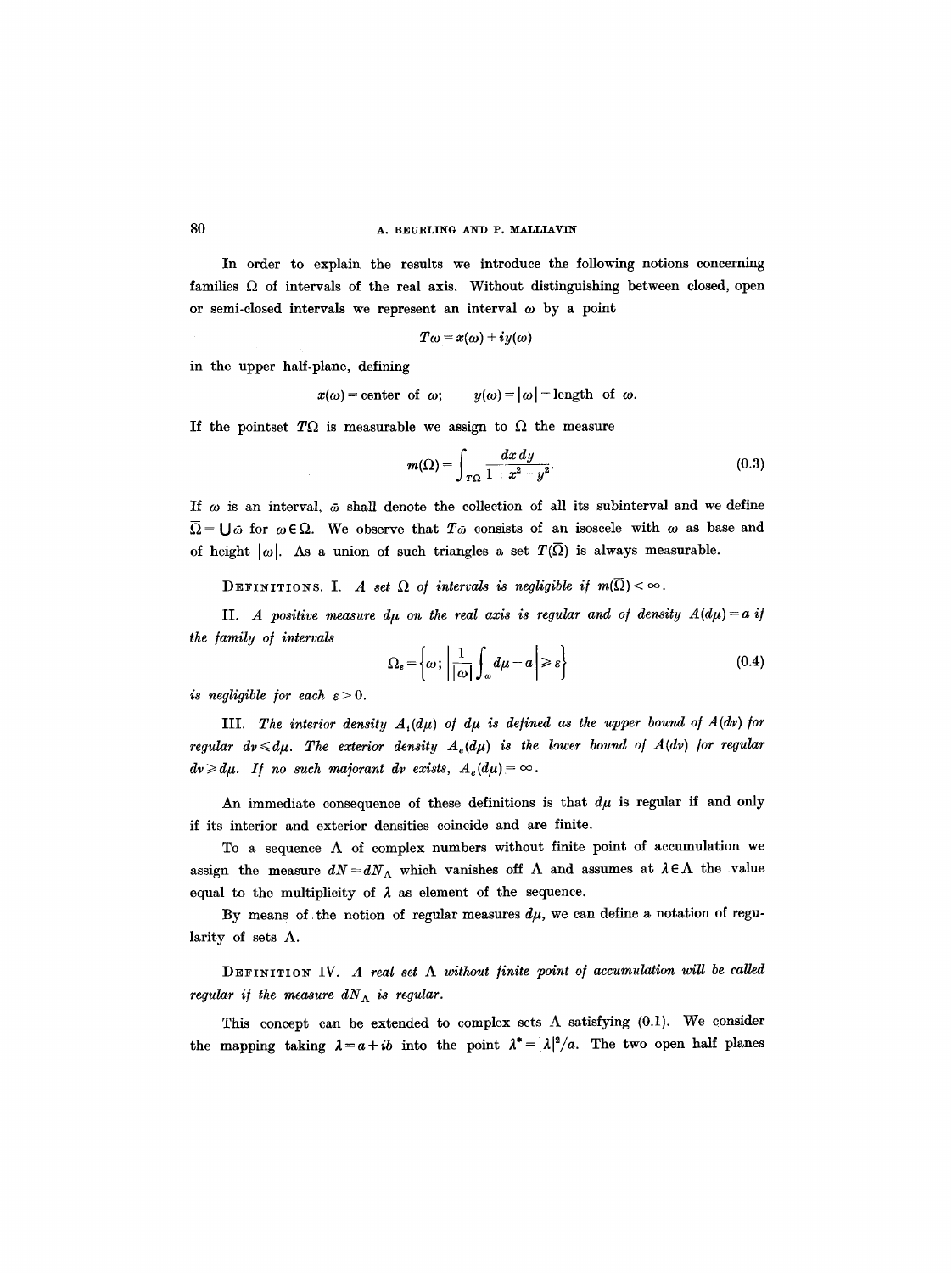$x>0$  and  $x<0$  are thus mapped on the postitive and the negative real axes respectively, and the line  $x=0$  is thrown out to  $z=\infty$ . We shall write  $\Lambda^* = {\lambda^*; \lambda \in \Lambda}$  and always assume  $0 \notin \Lambda$ .

The importance of the projection  $\Lambda \rightarrow \Lambda^*$  is due mainly to the relation

$$
\frac{1}{\lambda^*} = \frac{1}{2} \left( \frac{1}{\lambda} + \frac{1}{\overline{\lambda}} \right)
$$

which implies that for all real  $x$ 

$$
\left|1-\frac{x}{\lambda^*}\right|=\frac{1}{2}\left|\left(1-\frac{x}{\lambda}\right)+\left(1-\frac{x}{\tilde{\lambda}}\right)\right|\leq 1-\frac{x}{\lambda}.\tag{0.5}
$$

DEFINITION V. A complex set  $\Lambda$  will be called regular if (0.1) holds and if the *measure*  $dN_{\Lambda^*}$  *is regular.* 

Expressed in the term of exterior density of a measure the solution to the closure problem reads as follows:

Let  $\Lambda$  *satisfy condition* (0.1). Then

$$
\varrho(\Lambda) = \pi A_e (dN_{\Lambda^*}). \tag{0.6}
$$

In order to describe the proof of this and further results we first recall some definitions and properties concerning entire functions  $f(z)$ . If  $\log |f(z)| \le O(|z|)$ ,  $z \to \infty$ , */(z)* is said to be of exponential type and the number

$$
c = \limsup_{z \to \infty} \frac{\log |f(z)|}{|z|}
$$

is referred to as the type of f. By  $E_a$  we will denote the set of all f of type  $\leq a$ for which the summability  $(0.2)$  is fulfilled. Furthermore,  $f \in E_a$  will be called normalized if  $f(0)=1$  and

$$
a=\limsup_{y\to+\infty}\frac{\log|f(iy)|}{y}=\limsup_{y\to-\infty}\frac{\log|f(iy)|}{-y}.
$$

For a normalized  $f$  of class  $E_{k\pi}$  the following properties are well known:

$$
\lim_{r \to \infty} \frac{N_1(r)}{r} = \lim_{r \to \infty} \frac{N_2(r)}{r} = k,
$$
\n(0.7)

where  $N_1(r)$  and  $N_2(r)$  represent the number of zeros of f in the two half-circles having  $(-ir, ir)$  as diameter. Moreover, the series  $(0.1)$  converges and f has the representation 6 - 662905 *Acta mathematica.* 118. Imprim6 le I1 avril 1967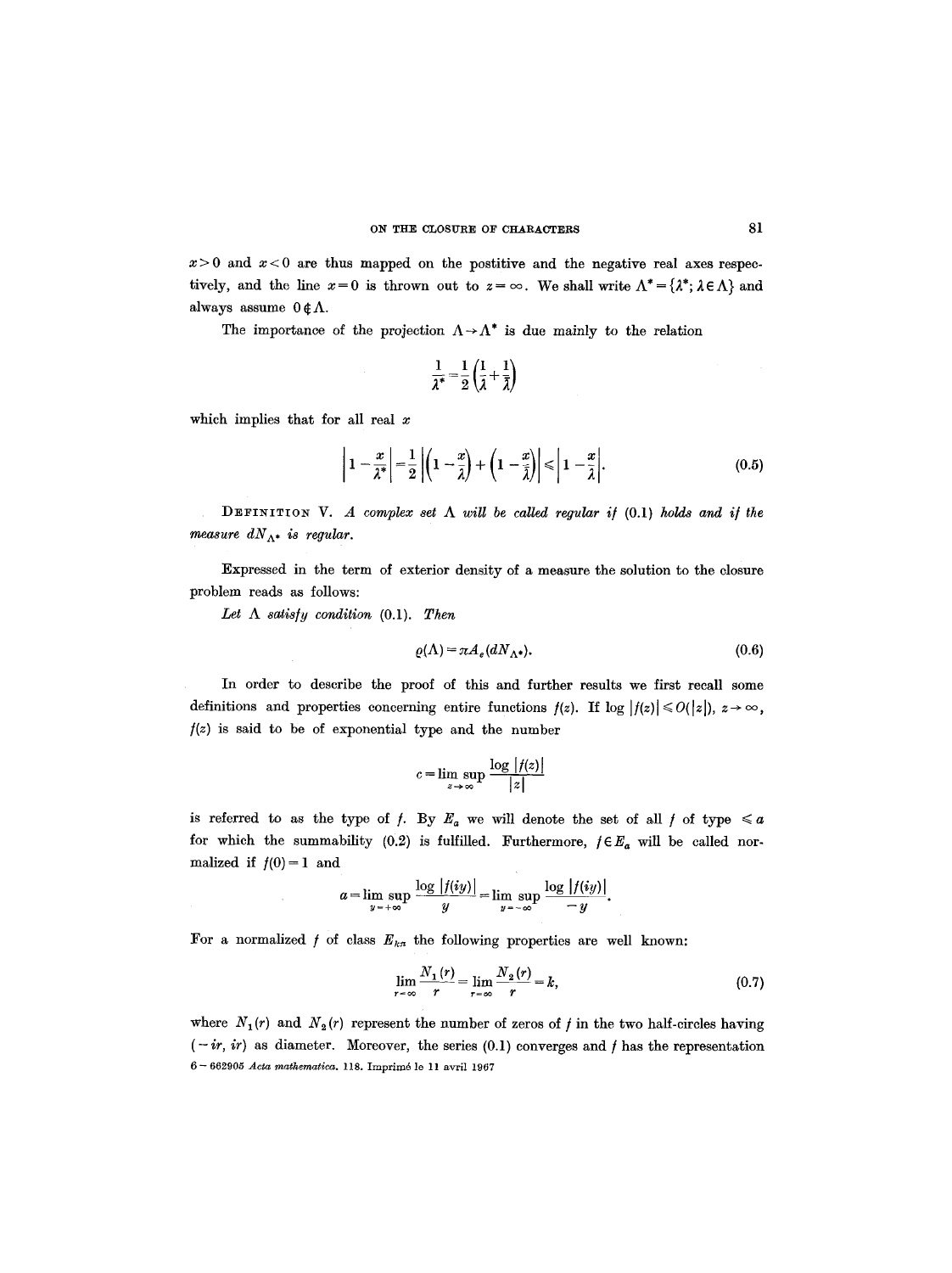## **82 A. BEURLING AND P. MALLIAVIN**

$$
f(z) = f(z; \Lambda) = \lim_{r \to \infty} \prod_{\substack{\lambda \in \Lambda \\ \lambda \in \Lambda}} \left(1 - \frac{z}{\lambda}\right).
$$
 (0.8)

 $\cdot$ 

We shall find that the summability condition (0.2) implies a much more refined property of the distribution of the zeros than that described by (0.7). The following result is a consequence of a more precise theorem proved in Chapter I; it is also the key to the closure problem:

THEOREM I. *The zeros*  $\Lambda$  *of a normalized*  $f \in E_{k,n}$  *form a regular set and*  $A(dN_{\Lambda^*})=k$ *.* 

The solution of the closure problem relies also on the following result on multipliers proved in [2].

THEOREM A. Let  $f$  belong to a class  $E_{k,\pi}$  and let  $\varepsilon$  and  $\alpha < 1$  be given positive *numbers. Then the class*  $E_{\epsilon n}$  *contains a function g with zeros*  $\Gamma = {\gamma_n}_1^{\infty}$  *such that for all real x* 

$$
|g(x) f(x)| \leq \mathrm{const} \ e^{-|x|^{\alpha}}.
$$

The  $\gamma_n$  may be chosen real and so that for  $m \neq n$ ,  $|\gamma_m - \gamma_n| \geq 1/\varepsilon$ .

The closure problem is herewith reduced to the question whether or not a given class  $E_{kn}$  contains a function vanishing on a given set  $\Lambda$ . The answer reads as follows;

THEOREM II. Let  $\Lambda$  *satisfy* (0.1) and assume  $A_e(dN_A*)=a<\infty$ . Then the class  $E_{k\pi}$  contains functions vanishing on  $\Lambda$  if  $k > a$ , whereas no such function exists in  $E_{k\pi}$ *if*  $k < a$ .

The closure theorem follows immediately on combining the two last theorems and will not be considered further in the text.

## **I. A class of subharmonic functions**

We will be interested in functions  $U(z) \leq O(|z|)$  which are subharmonic in the punctured plane  $z + \infty$  and harmonic in the half planes  $y > 0$  and  $y < 0$ . The real axis is thus the support of the positive measure  $d\mu$  associated to U and defined as  $\Delta U/2\pi$  in the sense of distributions. In case  $U$  admits a representation

$$
U(x+iy) = k\pi |y| + u(x+iy), \qquad (1.1)
$$

where  $k$  is a constant and where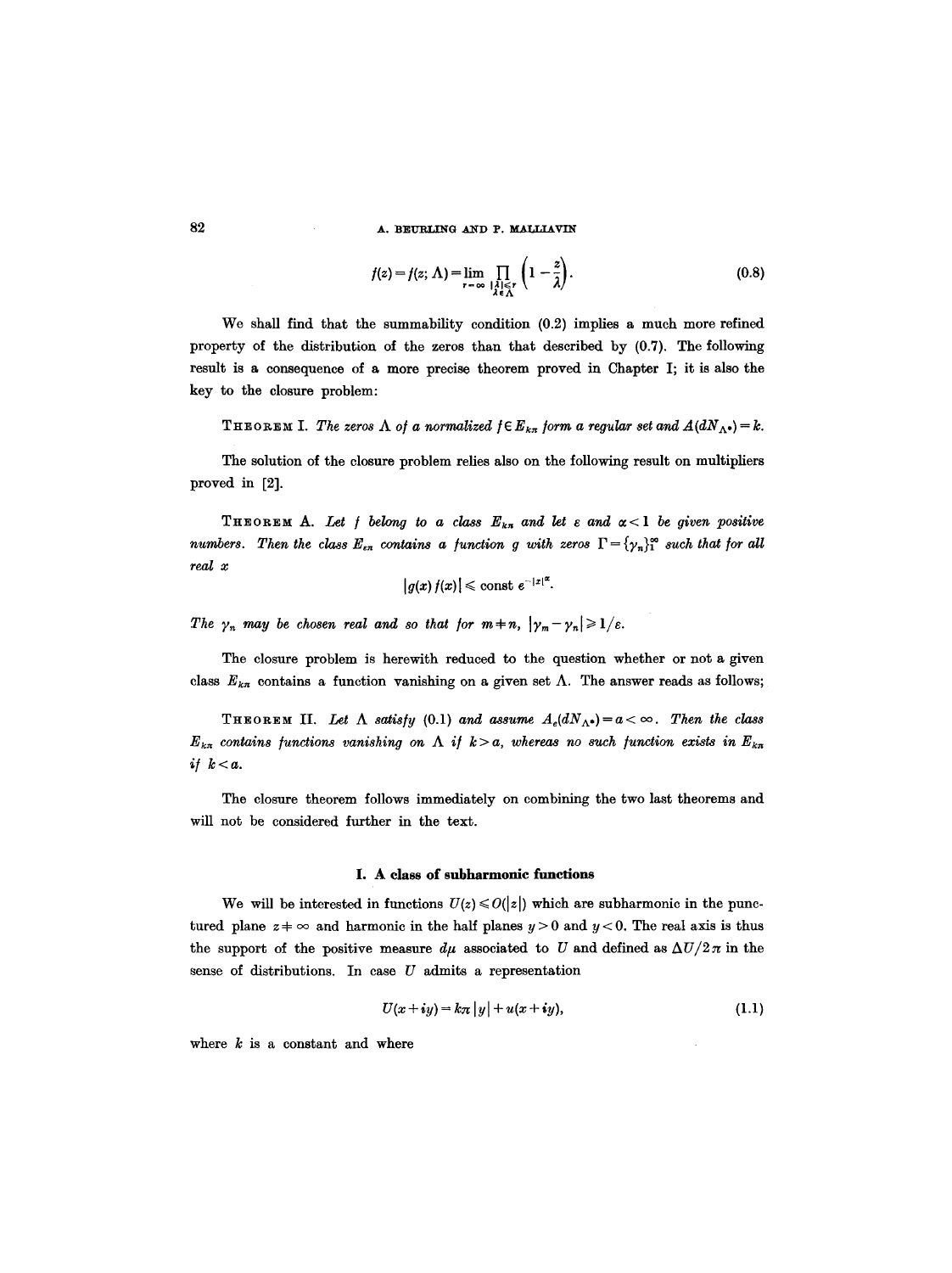ON THE CLOSURE OF CHARACTERS 83

$$
\lim_{r \to \infty} \frac{u(re^{i\theta})}{r} = 0, \quad \theta \neq 0, \pi,
$$
\n(1.2)

we shall say that U belongs to the class  $S_{k\pi}$ . If in addition  $U(x)/(1+x^2) \in L'(-\infty, \infty)$ , U will be called *Poisson summable* and we will have the following representation for u figuring in (1.1)

$$
u(x+iy)=\frac{1}{\pi}\int_{-\infty}^{\infty}\frac{|y|U(\xi)\,d\xi}{y^2+(x-\xi)^2}\equiv P(x+iy,\,U).
$$

If U belongs to a class  $S_{k\pi}$  and is constant on the real axis, then clearly  $d\mu$  coincides with the measure *k dx*. It is therefore to be expected that the difference  $\int_{\omega} d\mu - k |\omega|$ would be small whenever  $U(x)$  is close to a constant in a neighborhood of an interval  $\omega$ . As a measure of the "flatness" of  $U(x)$  on  $(x-y/2, x+y/2)$  we shall use the quantity

$$
q(\omega) = \frac{w(x+iy)}{y},\tag{1.3}
$$

where 
$$
w(x+iy) = \inf_{-\infty < c < \infty} P(x+iy, |U-c|). \tag{1.4}
$$

**THEOREM I'.** Let U belong to the class  $S_{k,n}$  and be Poisson summable. Then the */ollowing holds:* 

*The set o/ intervals* 

$$
Q_{\delta} = \{\omega; q(\omega) \geq \delta\}
$$
 (1.5)

*is negligible for each*  $\delta > 0$ *.* 

*The inequality* 

$$
\left|\frac{1}{|\omega|}\int_{\omega}d\mu - k\right| < 5\sqrt{k\delta}
$$
 (1.6)

*holds /or each interval eo such that* 

 $q(\omega) < \delta \leq \frac{1}{4} \min \left( 1, \frac{k}{6} \right).$ 

Let us point out that unless  $U$  is constant the associated function  $w$  is a strictly positive continuous superharmonic function in  $y > 0$ , with the property that for fixed x,  $w(x+iy)/y$  is strictly decreasing with increasing y. Define for  $\delta > 0$ 

$$
D_{\delta} = \{z = x + iy; \ 0 < w(z) < \delta \cdot y\}, \qquad B_{\delta} = \{z = x + iy; \ w(z) \geq \delta \cdot y \geq 0\}.
$$

 $D_{\delta}$  is a simply connected region with a boundary meeting each vertical line in a unique finite point. The set  $B_{\delta}$  is the image under T of the family  $Q_{\delta}$  of intervals defined in (1.5). As a first step in the proof that  $m(\overline{Q}_\delta) < \infty$  we shall show that for all  $\delta > 0$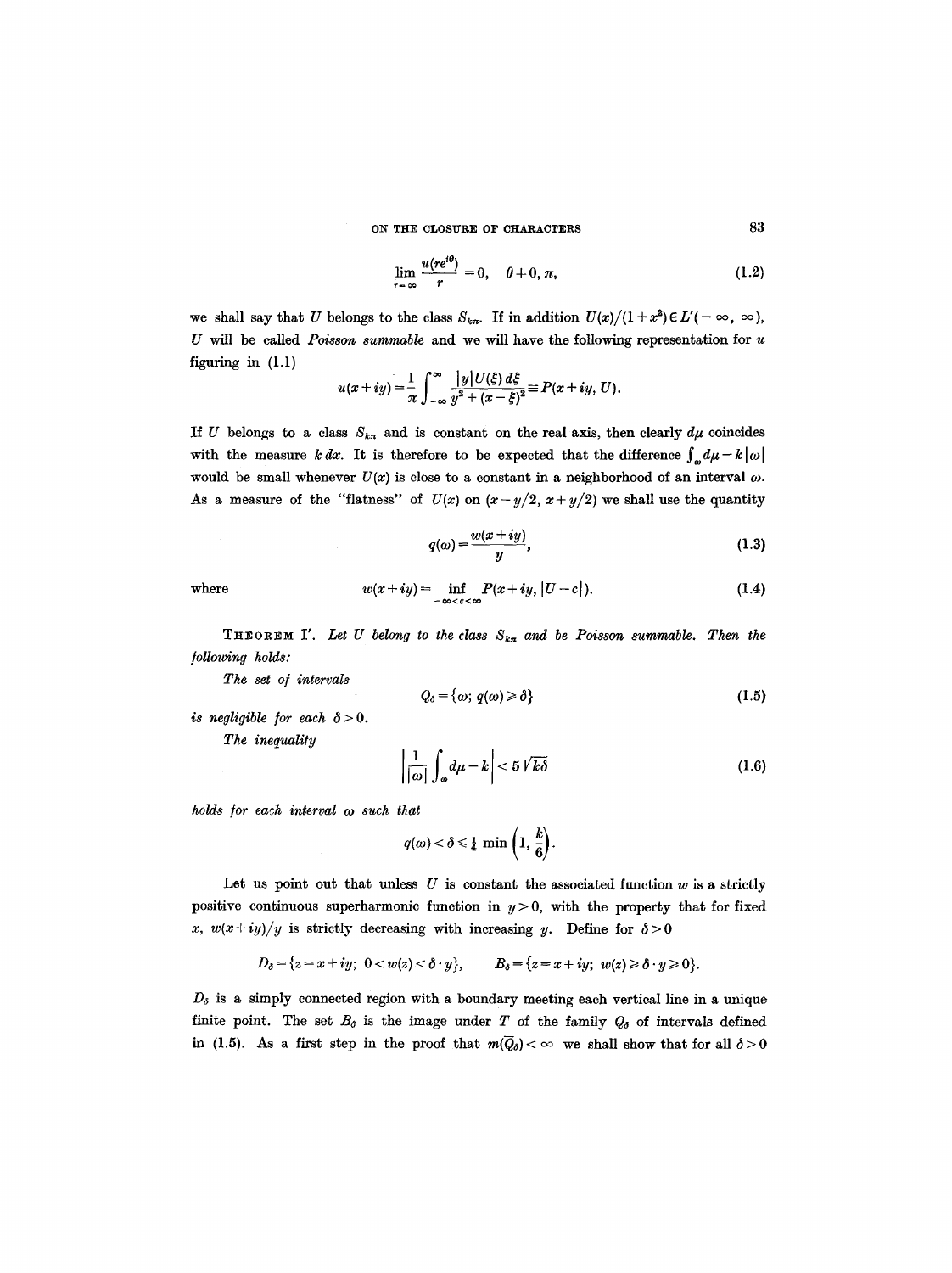$$
\int_{B_{\delta}} \frac{dx \, dy}{1+|z|^2} < \infty. \tag{1.7}
$$

To this purpose we observe that

$$
v(x+iy) = \delta \cdot y - w(x+iy)
$$

is a strictly positive subharmonic function in  $D_{\delta}$ , tending to zero at all finite boundary points. Assume  $z_0 = iy_0 \in D_{\delta}$  and let  $D_{\delta,r}$  denote the component of the intersection of  $D_{\delta}$  and the disc  $C_{r}=\{z;|z+i|< r\}$  which contains  $z_{0}$ ,  $r>1+y_{0}$ . Let  $\theta(z,\gamma_{r})$  be the harmonic measure for  $D_{\delta,r}$  of its circular boundary are  $\gamma_r$ . Then  $\delta \cdot r\theta(z, \gamma_r)$  is a harmonic majorant of *v(z)* and we shall have in particular

$$
0 < v(z_0) < \delta \cdot r\theta(z_0, \gamma_r), \quad r > 1 + y_0.
$$

In order to estimate  $\theta$  we shall use the inequality

$$
\theta(z_0,\gamma_\tau)\!<\!e^{-\pi L^2/A}
$$

(cf. [3], p. 10, formula (26)) where A denotes the Dirichlet integral of any function  $\psi$ , harmonic in  $D_{\delta,r}$  and satisfying the conditions

$$
\psi(z_0)=0, \quad \psi(z)\geqslant L, \quad z\in\gamma_r.
$$

The choice  $\psi(z) = \log |z + i| - \log |z_0 + i|$  yields  $L = \log (r + 1) - \log (y_0 + 1)$ , and

$$
A = \int_{D_{\delta,\,r}} \frac{dx \, dy}{|z + i|^2} < \pi \, \log \, r - \int_{B_{\delta,\,r}} \frac{dx \, dy}{|z + i|^2},\tag{1.8}
$$

where  $B_{\delta,r}=B_{\delta}\cap C_r$ . If (1.7) diverges the last term in (1.8) would tend to  $-\infty$  with increasing r. This implies  $\theta(z_0, \gamma_r) = o(1/r)$  leading to the contradiction  $v(z_0) = 0$ . Therefore (1.7) is true.

The stronger property  $m(\bar{Q}_\delta) < \infty$  will be proved next. To this purpose we recall the Harnack inequalities for positive harmonic functions in  $y > 0$ :

$$
\frac{1}{k} \leqslant \frac{u(z)}{u(z_0)} \leqslant k, \qquad k = \frac{|z - \bar{z}_0| + |z - z_0|}{|z - \bar{z}_0| - |z - z_0|}
$$

These relations remain valid for  $w$  also, being the lower envelope of positive harmonic functions. Let  $T\omega_0 = x_0 + iy_0$  and let  $R_{\omega_0}$  denote the square with vertices at  $x_0 \pm y_0/2$ ,  $x_0 \pm y_0/2 + iy_0$ . On the upper side of  $R_{\omega_0}$  the Harnack inequality yields

$$
w(z) > \frac{1}{2} w(z_0),
$$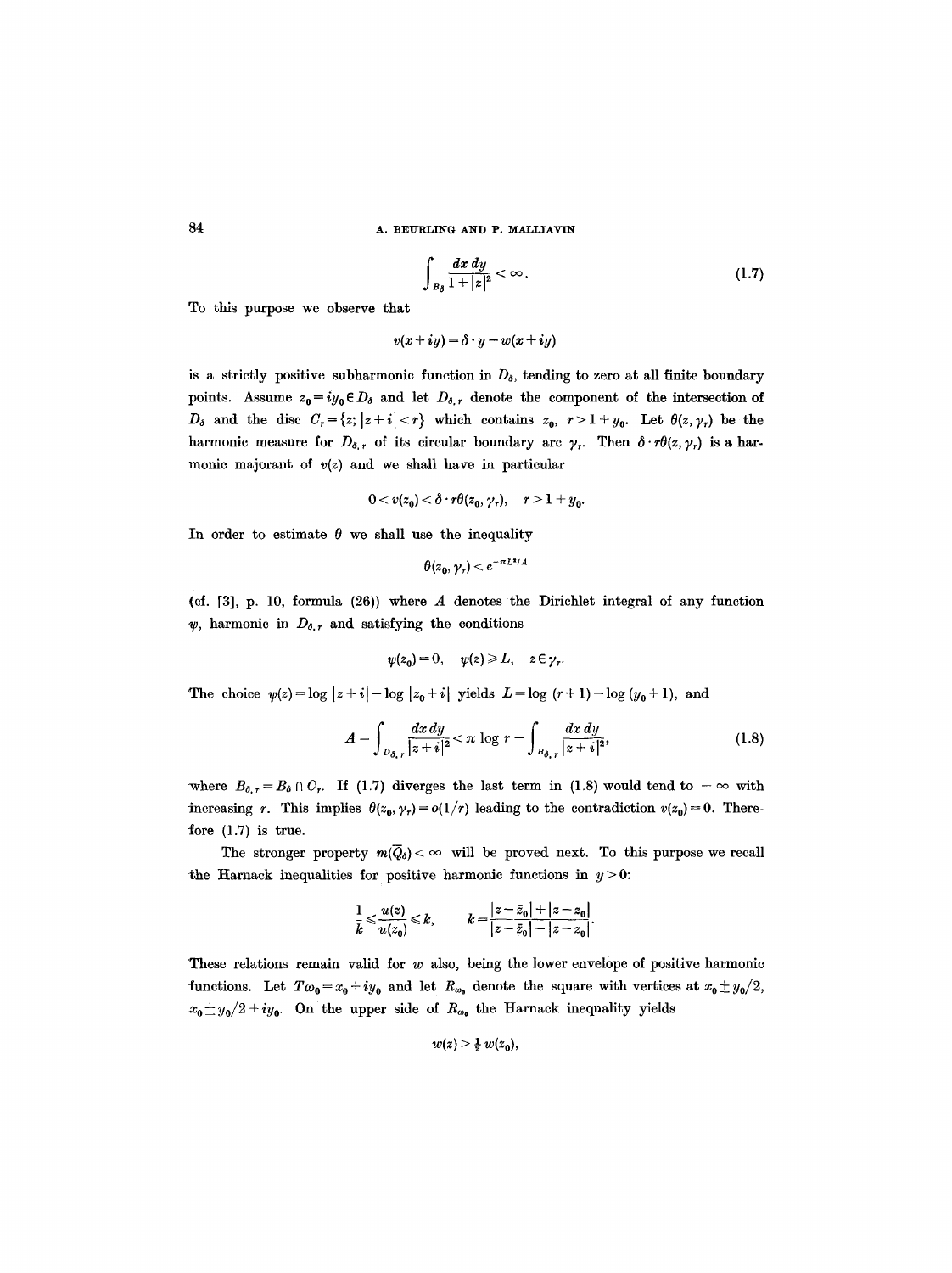which implies 
$$
q(\omega) > \frac{1}{2} q(\omega_0)
$$
,  $T\omega \subset R_{\omega_0}$ , (1.9)

proving that  $T\overline{Q}_{\delta} \subset B_{\delta/2}$ . Hence by (1.7)  $m(\overline{Q}_{\delta}) < \infty$ .

In the proof of  $(1.6)$  we need this elementary lemma; Let  $\varphi(z)$  be the Poisson in*tegral of a function*  $\varphi(x)$  *with the following properties:* 

- a) supp  $\varphi \subset [-1,1]$  *and*  $0 \leq \varphi(x) \leq 1;$
- b)  $\int \varphi(x) dx \leq 3/2;$
- c)  $\varphi$  is of class  $C^2$  and  $|\varphi''(x)| \leq M$ , where  $M \geq 16$ .

*Then on the real axis* 

$$
\left|\frac{\partial \varphi}{\partial y}\right| < \frac{3\sqrt{M}}{1+x^2}.\tag{1.10}
$$

For  $|x| > 1$  derivation of the Poisson integral gives

$$
\left|\frac{\partial \varphi}{\partial y}\right| < \frac{3}{2\pi} \frac{1}{(|x|-1)^2}.\tag{1.11}
$$

We have also the representation

$$
\frac{\partial \varphi}{\partial y} = \frac{1}{\pi} \int_0^\infty (\varphi(x+t) + \varphi(x-t) - 2 \varphi(x)) \frac{dt}{t^2}
$$

which, using the majoration

$$
\left|\varphi(x+t) + \varphi(x-t) - 2\,\varphi(x)\right| \leq \min(2, \, Mt^2),
$$
  
yields 
$$
\left|\frac{\partial \varphi}{\partial y}\right| \leq \frac{\sqrt{8\,M}}{\pi} < \sqrt{M}.\tag{1.12}
$$

The stated result follows on combining (1.11) and (1.12).

For  $0 < \varepsilon \leq \frac{1}{4}$  we define  $\varphi_{\varepsilon}(x)$  as the even continuous function which vanishes for  $x \geq \frac{1}{2} + 2 \varepsilon$  and equals 1 on  $[0, \frac{1}{2}]$ , and furthermore such that on the first and second half of the interval  $[\frac{1}{2}, \frac{1}{2}+2\varepsilon]$ , the second derivative  $\varphi_{\varepsilon}^{''}$  is  $-1/\varepsilon^2$ ,  $1/\varepsilon^2$  respectively. The function  $\varphi_{-\varepsilon}(x)$  is defined similarly with the exception that the interval where  $\varphi_{-\varepsilon}(x)$ decreases from 1 to 0 is now instead  $\left[\frac{1}{2} - 2\varepsilon, \frac{1}{2}\right]$ . Hence

$$
\int \varphi_{\pm\epsilon}(x)\,dx=1\pm 2\,\epsilon\leq \tfrac{3}{2}.
$$

The discontinuity of the second derivative does not impair the validity of (1.10) and we shall have

$$
_{\rm yields}
$$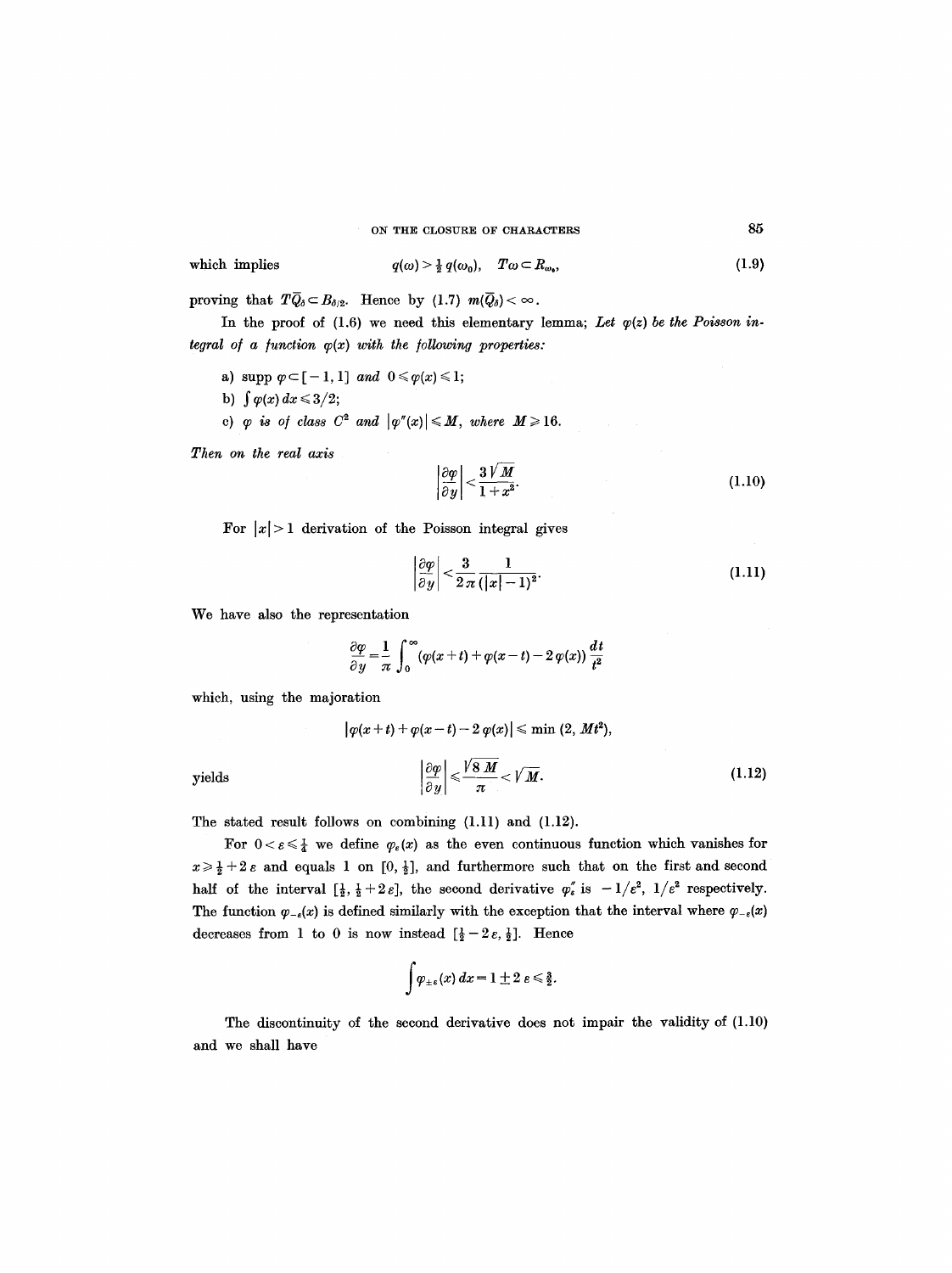$$
\left|\frac{\partial}{\partial y}\varphi_{\pm e}\right| < \frac{3}{\varepsilon} \frac{1}{1+x^2}.\tag{1.13}
$$

Let us first prove (1.6) for  $\omega_0 = [-\frac{1}{2}, \frac{1}{2}]$ . By virtue of the properties of u and  $\varphi_{\varepsilon}$  we can use the Greeen formula for a half plane writing

$$
\frac{1}{\pi}\int \varphi_{\pm\epsilon}\frac{\partial}{\partial y}(u-c_0)\,dx=\frac{1}{\pi}\int (u-c_0)\frac{\partial}{\partial y}\varphi_{\pm\epsilon}\,dx,
$$

where the integration is extended over the line  $y=\eta>0$ . When  $\eta\to 0$  the measure  $\partial u/\partial y \, dx/\pi$  converges weakly over finite intervals to  $d\mu - k \, dx$ . Hence

$$
\int \varphi_{\pm\epsilon} d\mu - k(1 \pm 2 \epsilon) = \frac{1}{\pi} \int (u - c_0) \frac{\partial}{\partial y} \varphi_{\pm\epsilon} dx.
$$

By (1.13) the second member is in absolute value less than

$$
\frac{3}{\varepsilon\pi}\int\frac{|U(x)-c_0|}{1+x^2}\,dx=\frac{3}{\varepsilon}\,w(i)=\frac{3}{\varepsilon}\,q(\omega_0),
$$

where  $c_0$  is the constant minimizing the integral.

Since 
$$
\int \varphi_{-\epsilon} d\mu \le \int_{\omega_0} d\mu \le \int \varphi_{\epsilon} d\mu
$$
  
we get 
$$
\left| \int_{\omega_0} d\mu - k \right| \le 2 k \epsilon + \frac{3}{\epsilon} q(\omega_0)
$$

and finally (1.6) by taking

$$
\varepsilon = \sqrt{\frac{3 q(\omega_0)}{2 k}}.
$$

In order to prove (1.6) for an arbitrary interval  $[\xi-\eta/2, \xi+\eta/2]$  it is sufficient to apply the previous result to the function

$$
U_0(z) = \frac{U(\eta z + \xi)}{\eta}
$$

$$
\int_{\omega_0} d\mu_0 = \frac{1}{|\omega|} \int_{\omega} d\mu,
$$

 $observing$  that

$$
q_0(\omega_0) = w_0(i) = \frac{w(\xi + i\eta)}{\eta} = q(\omega),
$$

where  $q_0$ ,  $w_0$ ,  $d\mu_0$ , are derived from  $U_0$ .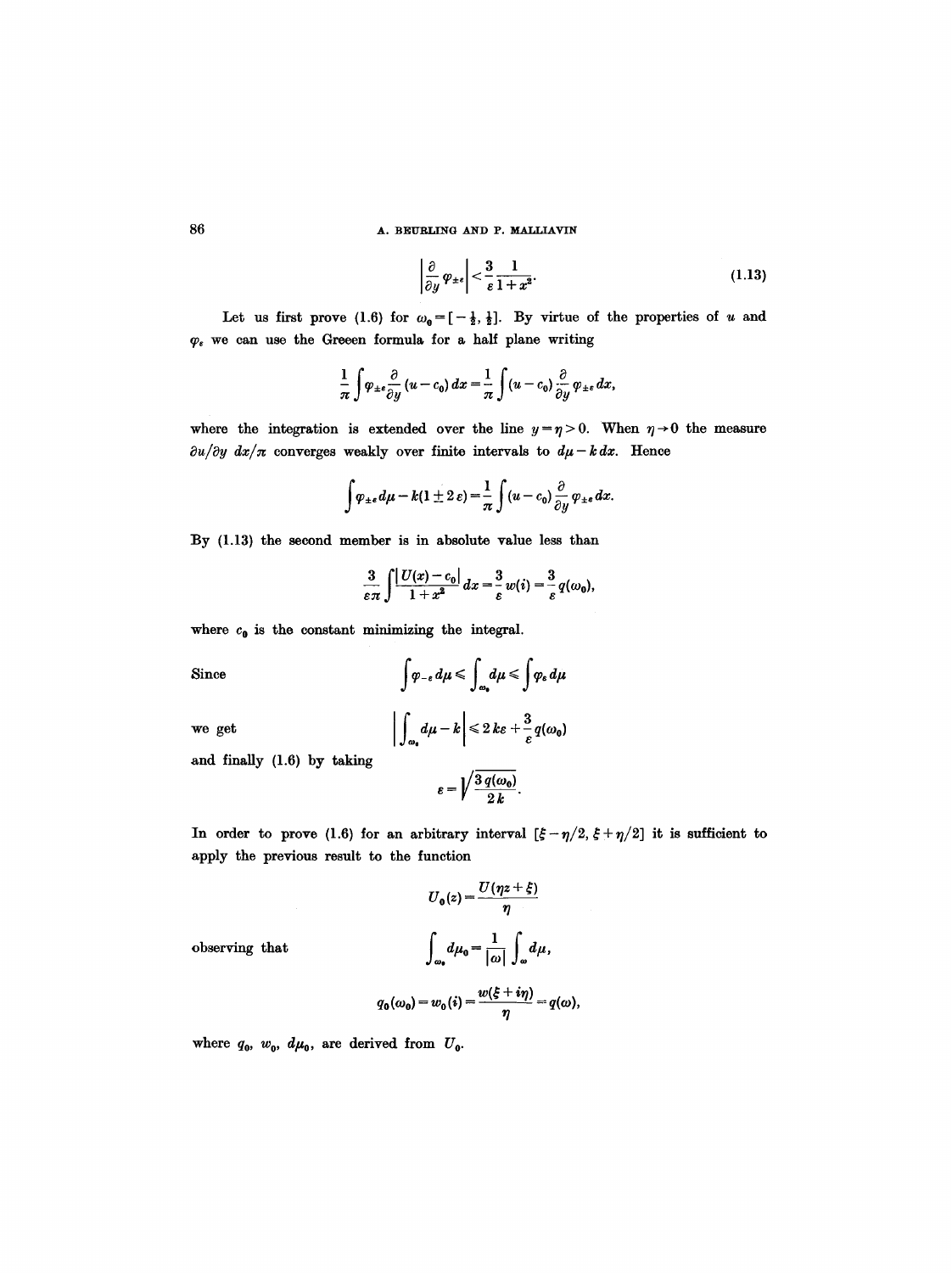## ON THE CLOSURE OF CHARACTERS 87

## **H.** Lemmas on summable Hilbert transforms

By  $L_0^1$  we will denote the subset of the space  $L^1 = L^1(-\infty, \infty)$  consisting of functions  $f$  with the properties;

$$
|f(x)|^2(1+x^2) \in L^1,
$$
\n(2.1)

$$
\int f(x) \, dx = 0. \tag{2.2}
$$

For functions  $f$  satisfying (2.1) we introduce the translation invariant norm

$$
p(f) = \min_{-\infty < x_0 < \infty} \sqrt[4]{\int |f(x)|^2 \, dx \int (x - x_0)^2 |f(x)|^2 \, dx}.\tag{2.3}
$$

LEMMA II.1. For  $f \in L_0^1$  the Hilbert transform

$$
f(x) \rightarrow \hat{f}(x) = \lim_{\varepsilon \downarrow 0} \frac{1}{\pi} \int_{|\xi - x| > \varepsilon} \frac{f(\xi)}{\xi - x} d\xi
$$

*is isometric in the norm p and* 

$$
\int |f(x) dx| \leqslant \sqrt{2\pi} p(\tilde{f}) = \sqrt{2\pi} p(f).
$$
 (2.4)

The transformation  $f \rightarrow \hat{f}$  is isometric in the space  $L^2$ . It thus follows by (2.2) and the identity

$$
\frac{\xi - x_0}{\xi - x} = 1 + \frac{x - x_0}{\xi - x}
$$

that  $(x-x_0)$ *f*(*x*) is the transform of  $(x-x_0)$ *f*(*x*). Hence,  $p(f) = p(f)$ . By Schwarz' inequality

$$
\left(\int |f(x)| dx\right)^2 \leq \frac{\pi}{t} \int |f(x)|^2 (1+t^2(x-x_0)^2) dx, \quad t>0,
$$
\n(2.5)

where the minimum of the right-hand side equals  $2 \pi p^2(f)$ . This proves (2.4).

COROLLARY OF LEMMA II.1. Let  ${ω_*}$  *be a set of non-overlapping intervals cov*ering the support of a function  $f(x)$  locally of summable square. Assume

$$
\int_{\omega_p} f(x) dx = 0,
$$
\n(2.6)

$$
\sum_{\nu} |\omega_{\nu}|^{\frac{1}{2}} \left\{ \int_{\omega_{\nu}} |f|^2 dx \right\}^{\frac{1}{2}} = A < \infty.
$$
 (2.7)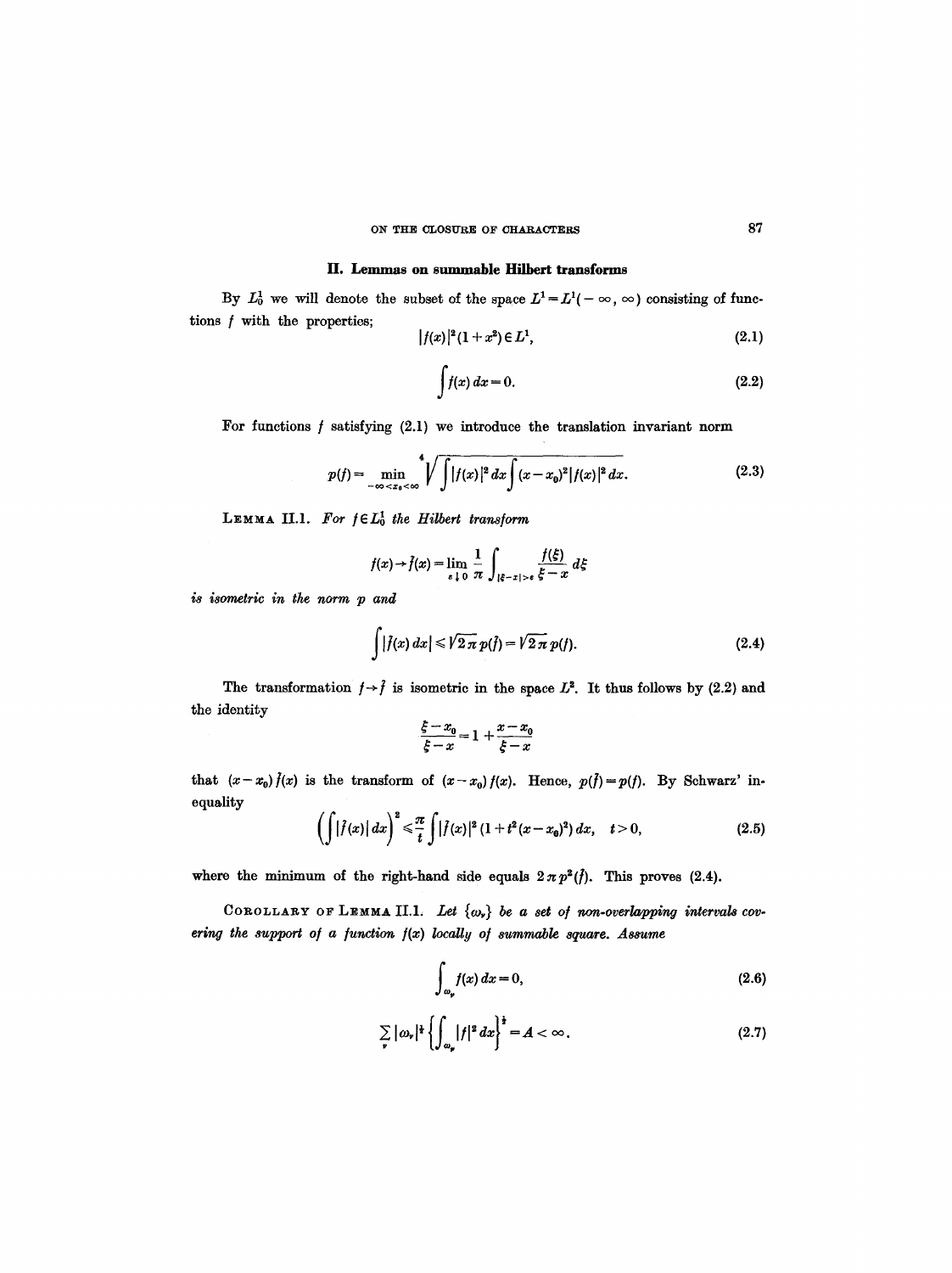*Then both*  $f$  *and*  $\bar{f}$  *are summable and* 

$$
\int |f(x)| dx < \sqrt{\pi} A. \tag{2.8}
$$

Set  $f_r=f\chi_r$ , where  $\chi_r$  is the characteristic function of  $\omega_r$ . Then  $f_r \in L_0^1$  and

$$
p(\tilde{f}) = p(f) < \sqrt{\frac{|\omega_r|}{2} \int |f_r|^2 \, dx}.\tag{2.9}
$$

The inequality (2.8) follows on summation using (2.4).

LEMMA II.2. Let  $\Lambda$  be a real set with exterior density  $A_e(\Lambda)=a$ . Assume  $0 \notin \Lambda$ and let the function  $N(x) = N_h(x)$  be defined as

$$
N(x) = \int_0^x dN_{\Lambda}, \quad x \ge 0.
$$
 (2.10)

*Then for each given b > a there exists a function*  $\Phi(x) = \Phi_b(x)$  *belonging to the class* 

$$
\Gamma_b = \{ \Phi(x); \ 0 \leq \Phi(x_2) - \Phi(x_1) \leq b(x_2 - x_1), \ x_1 < x_2 \}
$$

and such that  $(\Phi(x)-N(x))/x^2$  as well as its Hilbert transform is summable.

Consider the variational problem

$$
\inf \int_{-T}^{T} (\Phi(x) - N(x))^2 \, \frac{dx}{x^2} \equiv \inf J(\Phi), \tag{2.11}
$$

where  $\pm T \notin \Lambda$  and where  $\Phi$  belongs to  $\Gamma_b$  over  $[-T, T]$ . Since  $\Gamma_b$  is convex we conclude that there exists a unique  $\Phi = \Phi_T$  minimizing (2.11). We want to show that  $[-T, T]$  is dissected into a finite sequence of intervals where alternately  $\Phi' = 0$  and  $\Phi' = b$ .

Assume  $\Phi - N < 0$  on an open interval  $(x_1, x_2)$ . Then  $\Phi' = b$  in  $(x_1, x_2)$  because otherwise there would exist a  $\Phi_1 \in \Gamma_b$ , equal to  $\Phi$  off  $(x_1, x_2)$  and such that in  $(x_1, x_2)$  $\Phi \leq \Phi_1 \leq N$ , where  $\Phi < \Phi_1$  holds on a set of positive measure, contradictory to the minimal property of  $\Phi$ . By similar reason the conclusion  $\Phi' = b$  remains true under the assumption  $\Phi - N > 0$  in  $(x, x_2)$ , or more generally if

$$
\Phi(x) - N(x) + 0, \quad \text{a.e. for } x \in (x_1, x_2). \tag{2.12}
$$

If two points  $\xi_1 < \xi_2$  are not separated by any point in  $\Lambda$  and if  $\Phi(\xi_1) = \Phi(\xi_2)$  then clearly  $\Phi - N = 0$  in  $[\xi_1, \xi_2]$  and we shall have  $\Phi' = 0$  there. An open subinterval of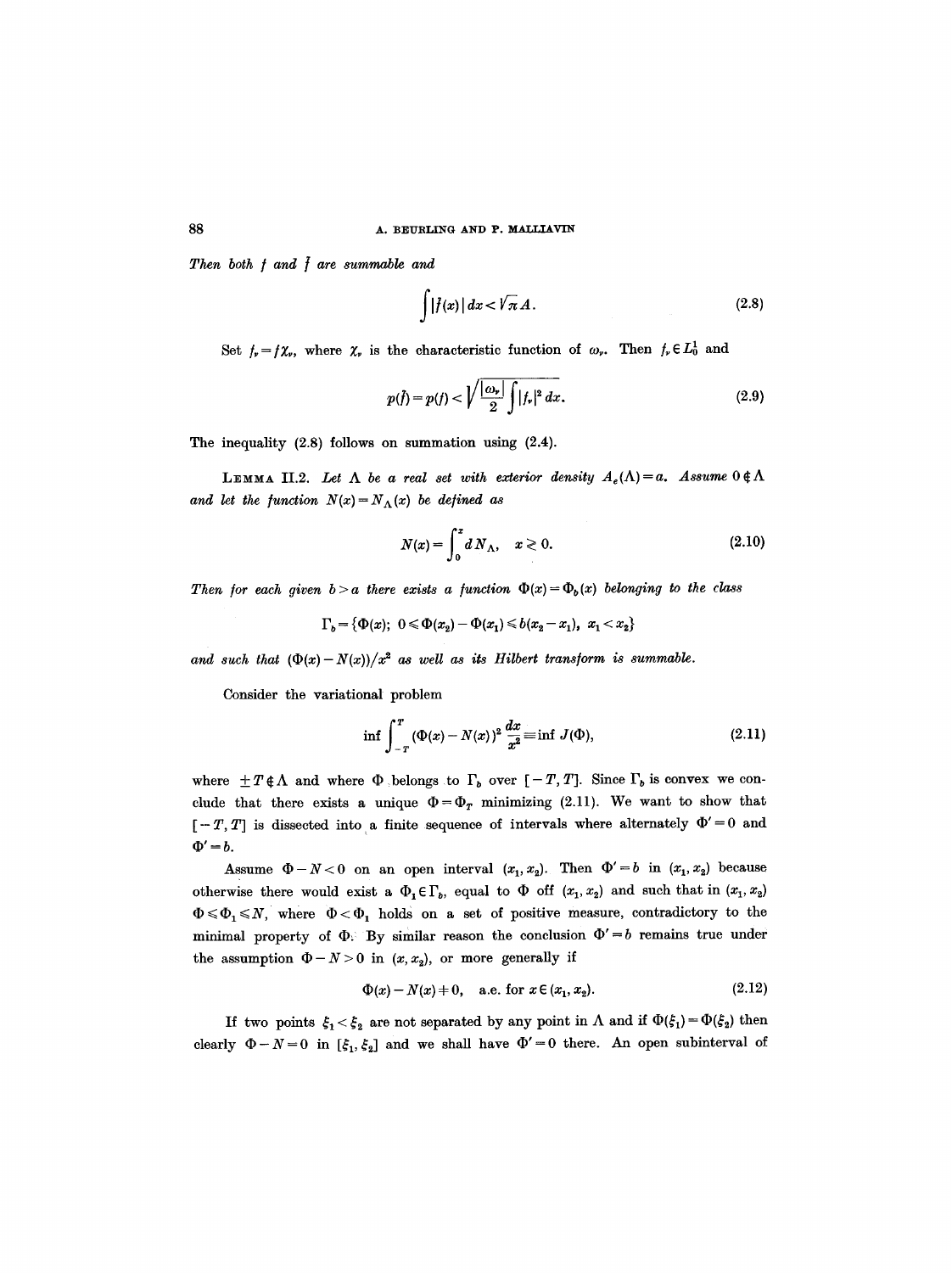#### ON THE CLOSURE OF CHARACTERS 89

 $[-T, T]$  which is maximal with respect the property (2.12) will be called a beta-interval. A closed maximal interval where  $\Phi' = 0$  will be referred to as an alpha-interval. We already know that at most one alpha-interval can be contained in  $[\lambda, \lambda']$  where  $\lambda$ ,  $\lambda'$  are adjacent points in  $\Lambda$ , and we may therefore conclude that  $[-T, T]$  is divided into a finite sequence of intervals alternating between the  $\alpha$ - and the  $\beta$ -type.

Our next aim is to show that for all beta-intervals

$$
\int_{\beta} (\Phi - N) \frac{dx}{x^2} = 0.
$$
\n(2.13)

To this purpose let  $V_{\gamma,\varepsilon}$  be a local translation operator associated to the interval  $\gamma = (x_1, x_2)$  and defined as follows. If  $\varepsilon > 0$ :

$$
V_{\gamma,\varepsilon} \Phi(x) = \begin{cases} \Phi(x-\varepsilon), & x \in (x_1+\varepsilon, x_2+\varepsilon), \\ \Phi(x_1), & x \in (x_1, x_1+\varepsilon), \\ \Phi(x), & x \notin (x_1, x_2+\varepsilon), \end{cases}
$$
(2.14)

and if  $\varepsilon < 0$ :

$$
V_{\gamma,\epsilon}\Phi(x) = \begin{cases} \Phi(x-\epsilon), & x \in (x_1+\epsilon, x_2+\epsilon), \\ \Phi(x_2), & x \in (x_2+\epsilon, x_2), \\ \Phi(x), & x \notin (x_1+\epsilon, x_2). \end{cases}
$$
(2.15)

If  $\Phi' = b$  on  $\gamma$ , then for  $\varepsilon \geq 0$ 

$$
J(V_{\gamma,\epsilon}\Phi) - J(\Phi) = -2\,\hbar\epsilon \int_{\gamma} (\Phi - N) \frac{dx}{x^2} + O(\epsilon^2). \tag{2.16}
$$

We should observe also that if  $\Phi \in \Gamma_b$  and is constant on  $(x_2, x_2 + \delta)$ ,  $\delta > 0$ , then  $V_{\gamma,\varepsilon}\Phi\in\Gamma_b$  for  $0<\varepsilon<\delta$ . Similarly, if  $\Phi$  is constant on  $(x_1-\delta,x_1)$ , then  $V_{\gamma,\varepsilon}\Phi\in\Gamma_b$  if  $-\delta < \varepsilon < 0$ . In order to prove (2.13) it is now sufficient to show that the endpoints of a beta-interval,<sup>'</sup>  $\beta = (\xi_1, \xi_2)$ , do not belong to  $\Lambda$ , because then  $V_{\beta,\varepsilon} \Phi \in \Gamma_b$  for  $|\varepsilon|$ sufficiently small and (2.13) follows from (2.16).

Assume  $\xi_2 \in \Lambda$ . Then  $\xi_2 + T$  and we must have  $\Phi(\xi_2) = N(\xi_2 + 0)$  since the contrary assumption would imply that (2.12) holds on a neighborhood of  $\xi_2$ , which is inconsistent with the definition of a beta-interval. There exists therefore a  $\xi_0$ ,  $\xi_1 < \xi_0 < \xi_2$ such that  $\Phi-N>0$  in  $\gamma=(\xi_0,\xi_2)$ . Furthermore for small positive  $\varepsilon$ ,  $V_{\gamma,\varepsilon}\Phi\in\Gamma_b$ , which leads to the contradiction  $J(V_{\gamma,\epsilon}\Phi) - J(\Phi) < 0$ . The property  $\xi_1 \notin \Lambda$  is proved similarly and we have thus shown that  $(2.13)$  holds for  $\beta$ -interval not containing, or limited by the origin.

It thus remains to be proved that the origin is not included in the closure of a beta-interval. Assume  $\beta = (\xi_1, \xi_2)$ . It is sufficient to consider the case  $\xi_2 > 0$ ,  $\xi_1 \le 0$ .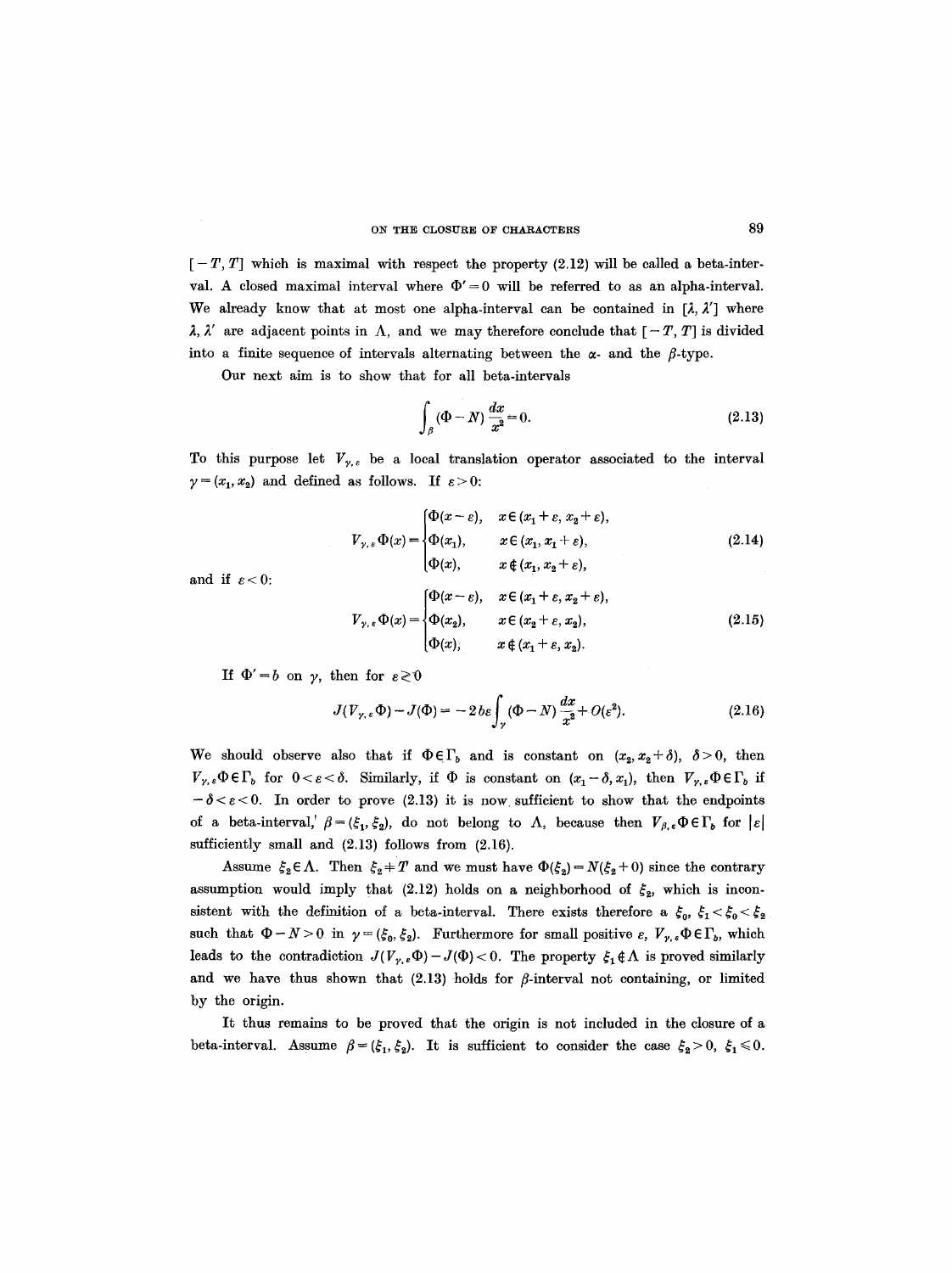Since  $N(x)$  by assumption vanishes on a neighborhood of  $x=0$  and  $\Phi(x)=bx$  on  $\beta$ , we can determine  $\zeta_0 > 0$  such that for  $\gamma = (\xi_0, \xi_2)$ 

$$
\int_{\gamma} (\Phi - N) \frac{dx}{x^2} > 0,
$$
\n(2.17)

which again leads to the contradiction  $J(V_{\gamma,*}\Phi) - J(\Phi) < 0$ . It is also easy to see that endpoints at the alpha-interval containing  $x=0$  are bounded away from the origin as  $T \rightarrow \infty$ .

The previous discussion permits us to derive the following conclusions. There exists an infinite sequence  $T_i \rightarrow \infty$  such that the corresponding solutions  $\Phi_i$  of the minimum problem (2.11) converge nniformly over compact intervals to a function  $\Phi \in \Gamma_b$ . Moreover,  $\Phi'$  is alternately = 0 and = b on the corresponding alpha- and betaintervals as in the finite case. These intervals are discrete since their total number contained in  $[-T, T]$  is limited by  $2(N(T)-N(-T))+1$ . For all  $\beta$ -intervals we will have

$$
\frac{1}{|\beta|} \int_{\beta} d\Phi = \frac{1}{|\beta|} \int_{\beta} dN = b. \tag{2.18}
$$

This relation together with the property  $A_e(\Lambda)=a$  guarantees that no  $\beta$ -interval is infinite. In each  $\beta$  we have  $|\Phi(x)-N(x)| \leq b |\beta|$ , and the  $L^2$ -norm of  $(\Phi-N)/x^2$ over  $\beta$  is therefore majorized by  $b |\beta|^{\frac{1}{2}} \zeta^2(\beta)$ , where  $\xi(\beta) = \text{dist}(\beta, 0)$ . Lemma II.2 now follows by virtue of Lemma II.1 and its Corollary, if we can show that

$$
\sum \frac{|\beta|^2}{\xi^2(\beta)} < \infty. \tag{2.19}
$$

By virtue of the definition of exterior density,  $dN$  has a majorant  $dv$  which is regular and of density  $A(d\nu) \leq a + \varepsilon$ , where  $\varepsilon$  is given. According to (2.18) we have for the  $\beta$ -intervals corresponding to  $\Phi$ ,

$$
\frac{1}{|\beta|}\int_{\beta}dv-a\geqslant \frac{1}{|\beta|}\int_{\beta}dN-a=b-a.
$$

If  $\varepsilon + \delta < b-a$ , then the set B of all  $\beta$ -intervals is contained in

$$
\Omega_{\delta} = \left\{\omega; \left|\frac{1}{|\omega|}\int_{\omega}d\nu - A(d\nu)\right| > \delta\right\}
$$

and this set is by definition negligible and hence,  $m(\overline{\Omega}_{0})<\infty$ . The mapping T considered in the introduction takes the collection of all subintervals of  $\beta$  into the isoscele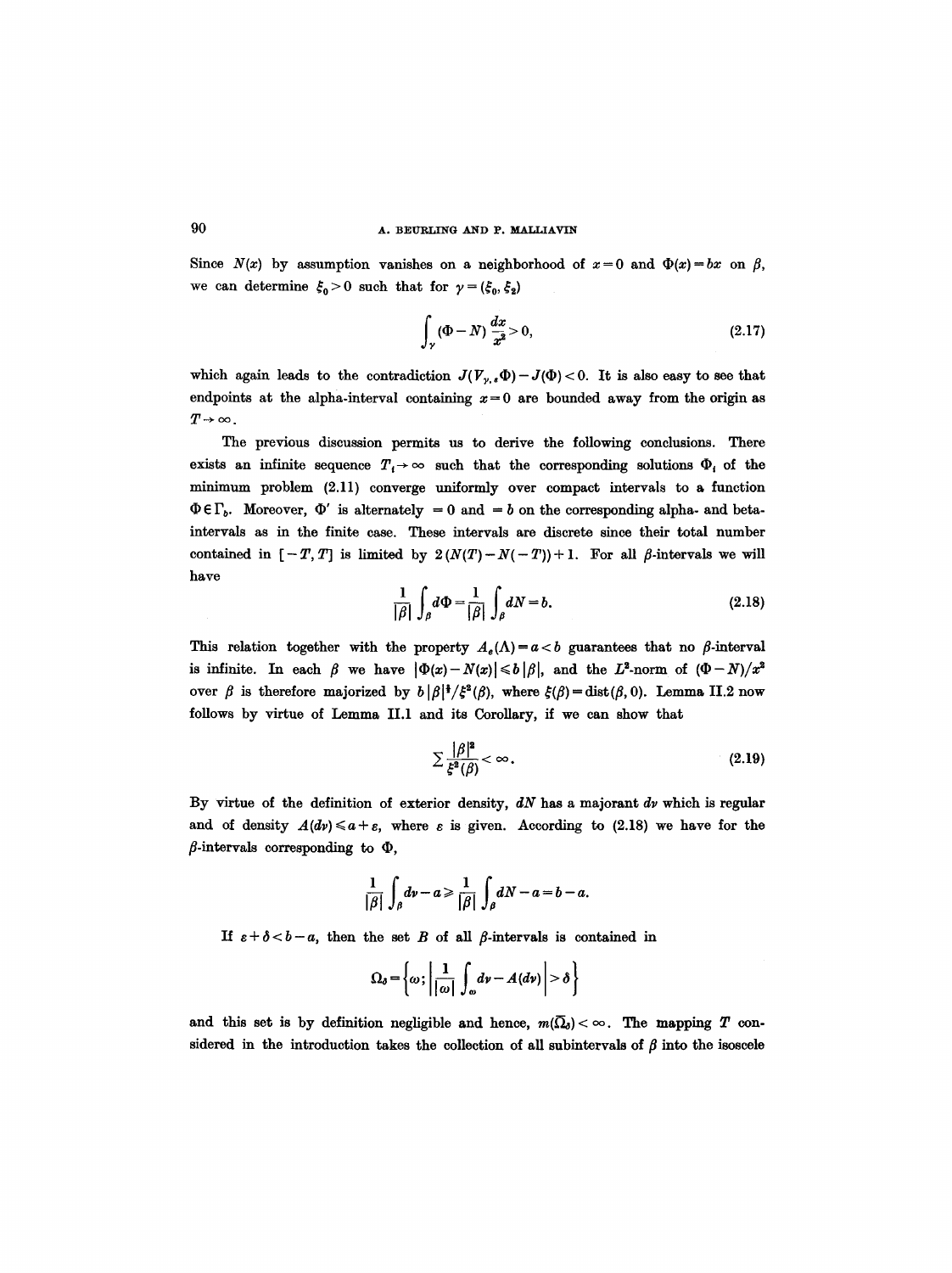having  $\beta$  as base and with height  $|\beta|$ , and thus of area  $|\beta|^2/2$ . By an elementary estimate

$$
\frac{|\beta|^2}{1+x^2(\beta)} < 8 \int_{T\overline{\beta}} \frac{dx \, dy}{1+x^2+y^2}, \quad x(\beta) = \text{center of } \beta.
$$
  
Hence,  

$$
\sum_{\beta \in B} \frac{|\beta|^2}{1+x^2(\beta)} < 8 \, m(\overline{\Omega}_{\delta}) < \infty,
$$

and this proves the convergence of (2.19) and finishes the proof of Lemma II.2.

# **III. Proofs of Theorems I and lI**

The results stated in the introduction concern sets  $\Lambda$  consisting either of real or of complex numbers. By means of the projection  $\Lambda \rightarrow \Lambda^*$  and the inequality (0.5) it takes very little effort to pass from the real to the complex case. The vehicle to be used is

**LEMMA III.1.** Let the sequence  $\Lambda = {\lambda_n}_1^{\infty}$  satisfy (0.1) together with the conditions

$$
\lim_{r \to \infty} \sum_{|\lambda_n| < r} \frac{1}{\lambda_n} \text{ exists,} \tag{3.1}
$$

$$
\sum_{1}^{\infty} \frac{1}{|\lambda_n|^2} < \infty \tag{3.2}
$$

*Then the function*  $f(z) = f(z; \Lambda)$  *and*  $f^*(z) = f(z; \Lambda^*)$  *defined as in (0.8), have the property* 

$$
\int_{-\infty}^{\infty} |\log |f(x)| - \log |f^*(x)| \, \frac{dx}{1+x^2} < \infty. \tag{3.3}
$$

To begin with we observe that the conditions imposed on  $\Lambda$  imply that  $f$  and  $f^*$  are well-defined. By (0.5) we have  $|f(x)| \geq |f^*(x)|$  for real x. If  $\lambda = a + ib$ , we define  $\lambda' = a - i |b|$ . The integrand written below is therefore positive and

$$
\frac{1}{\pi}\int_{-\infty}^{\infty}\log\frac{|1-x/\lambda|}{|1-x/\lambda^*|}\frac{dx}{1+x^2}=\frac{1}{\pi}\int_{-\infty}^{\infty}\log\frac{|1-x/\lambda'|}{|1-x/\lambda^*|}\frac{dx}{1+x^2}
$$

$$
=\log\frac{|1-i/\lambda'|}{|1-i/\lambda^*|}<\frac{1}{2}\log\left(1+\frac{2|b|+1}{|\lambda|^2}\right).
$$

Relation (3.3) now follows on summation. We conclude also that if one of the functions f and  $f^*$  belongs to a certain class  $E_{k\pi}$  and is normalized, then the same is true of the other.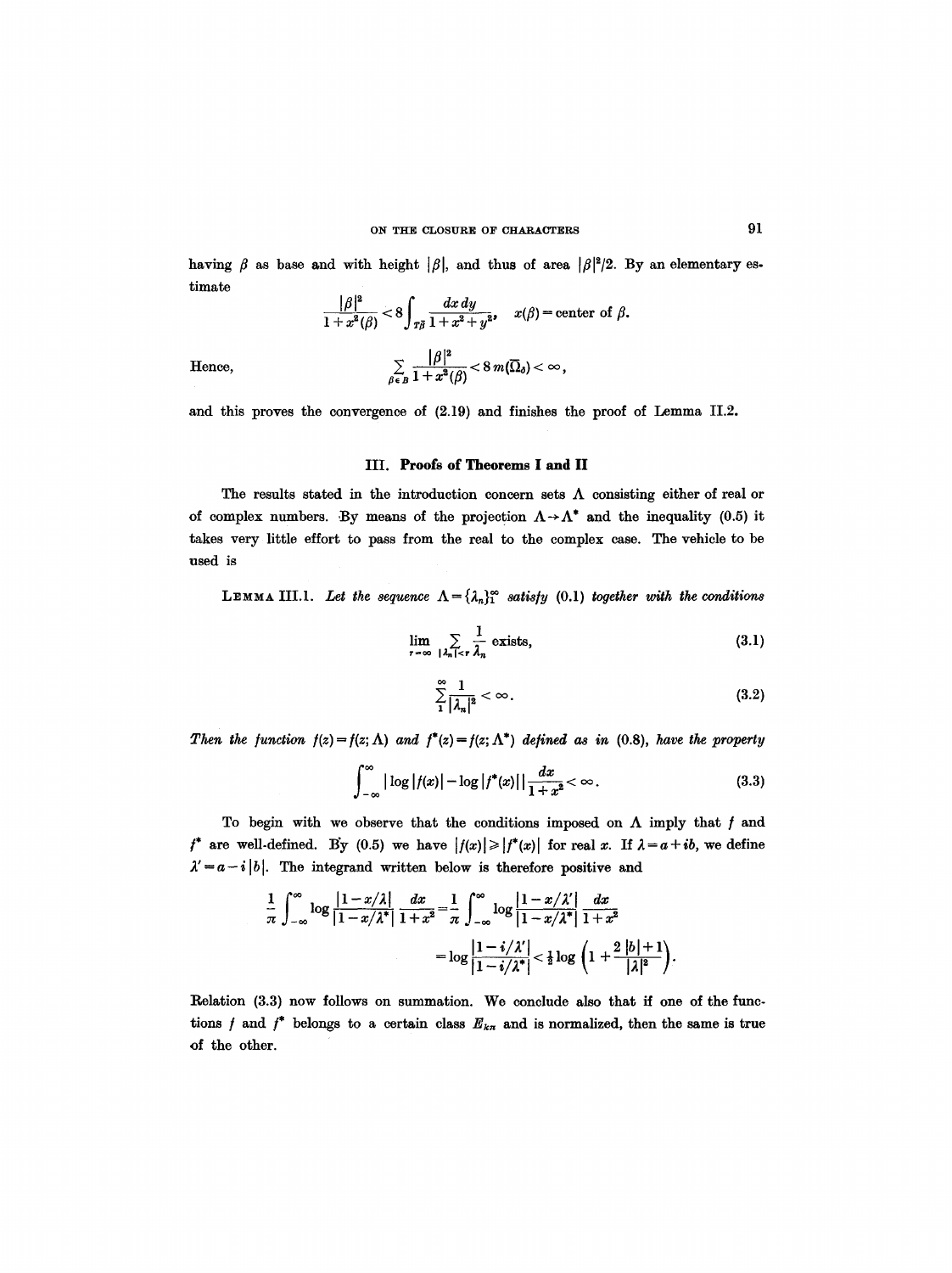*Proof of Theorem I.* By assumption  $f(z)$  is a normalized function of class  $E_{k,n}$  and the same therefore holds true of  $f^*$ . The subharmonic function  $U(z) = \log |f^*(z)|$  belongs to the class  $S_{k\pi}$  considered in Chapter I and Theorem I is thus a special case of the more elaborate Theorem I'.

*Proof of Theorem II.* Let us show first that the assumptions  $A_e(dN_{\Lambda^*})=a$  and  $k < a$  imply that  $E_{k,n}$  does not contain any g vanishing on  $\Lambda$  (with the prescribed multiplicities). Assume that  $\Gamma = g(0)^{-1}$  does not contain the origin. Then  $g(z) = g(z; \Gamma)$ , and  $\Delta^* \subset \Gamma^*$ , if g vanishes on  $\Lambda$ . By Lemma III.1,  $g(z; \Gamma^*) \in E_{k,n}$ , and  $dN_{\Gamma^*}$  is a regular majorant of  $dN_{\Lambda^*}$  leading to the contradiction

$$
a=A_e(dN_{\Lambda^*})\leqslant A(dN_{\Gamma^*})\leqslant k.
$$

In order to prove the remaining part of the theorem we have to construct a  $g$ vanishing on  $\Lambda$  and belonging to a given class  $E_{k,n}$ ,  $k > a$ . Denote by  $dN^*$  the measure  $dN_{\Lambda^*}$ . By virtue of Lemma II.2 there exists a function  $\Phi(x)$  such that

$$
0\leqslant d\Phi(x)\leqslant k\,dx,
$$

and such that  $(\Phi(x) - N^*(x))/x^2$  and its Hilbert transform both belong to  $L^1(-\infty, \infty)$ , and

$$
\int_{-\infty}^{\infty} (\Phi(x) - N^*(x)) \frac{dx}{x^2} = 0.
$$
 (3.4)

Due to these properties the Cauchy integral

$$
h(z) = \int_{-\infty}^{\infty} \frac{\Phi(t) - N^*(t)}{t^2(t - z)} dt
$$
 (3.5)

represents a function in the Hardy class  $H^1$  for the half-plane  $y > 0$ . Thus,

$$
\int_{-\infty}^{\infty} |h(x+iy)| dx = O(1). \tag{3.6}
$$

Since 
$$
\frac{1}{t^2(t-z)} = \frac{1}{zt(t-z)} - \frac{1}{zt^2},
$$

we will have 
$$
h(z) = \frac{1}{z} \int_{-\infty}^{\infty} \frac{\Phi(t) - N^*(t)}{t(t-z)} dt.
$$
 (3.7)

After a partial integration we get

$$
h(z) = \frac{1}{z^2} \int_{-\infty}^{\infty} \log \left( 1 - \frac{z}{t} \right) d(N^*(t) - \Phi(t)), \quad y > 0.
$$
 (3.8)